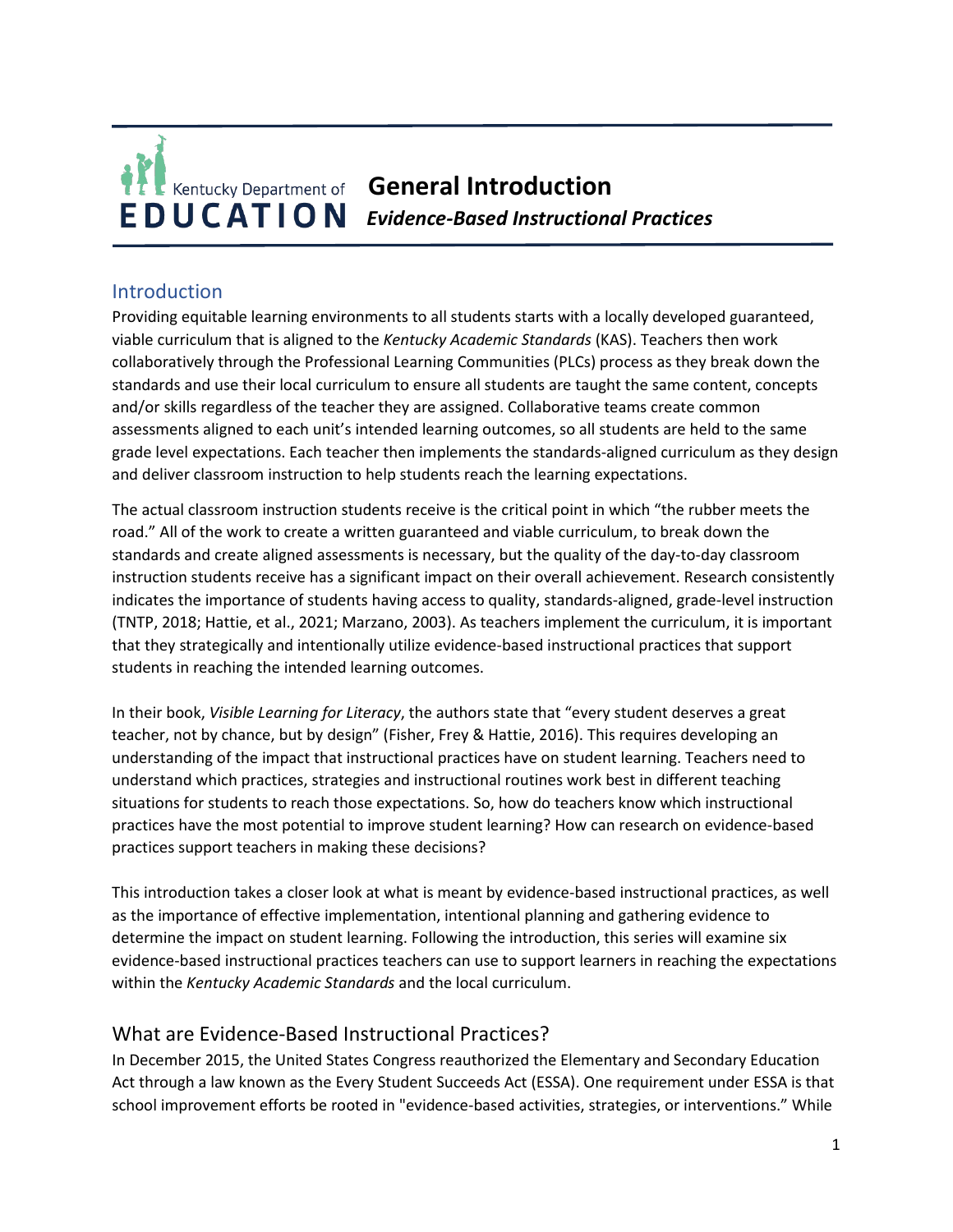the term evidence-based has been in other areas of the law for many years, ESSA is the first federal law to define and identify levels of evidence for educational purposes. It defines evidence-based interventions as practices or programs that have evidence, usually through formal studies and research, to show they are effective at producing results and improving student outcomes when implemented.

For a number of years, the field of education has been making great efforts to implement evidencebased practices to improve the quality of instruction students receive and the outcomes they achieve. When teachers effectively implement evidence-based practices into classroom instruction, it can result in the following benefits for teachers and students (IRIS Center, 2014):

- An increased likelihood of positive student outcomes;
- Increased accountability because there are data to support the selection of a practice, which in turn facilitates support from administrators, parents and others;
- Less wasted time and fewer wasted resources because educators start off with an effective practice;
- An increased likelihood of being responsive to learners' needs; and
- A greater likelihood of convincing students to engage and try it because there is evidence that it works.

Educational research has provided considerable insight into what works when it comes to teaching and learning. According to Gazith (2021), the field of education is living though somewhat of a renaissance. "The work of researchers such as Robert Marzano, John Hattie, and David Sousa, has brought educational research to the educator in a form that is clear and implementable" (p. 4). Additionally, research from the field of neuroscience provides substantial knowledge about the brain and how students learn. Teachers can apply this research as practical strategies within their classrooms to create the environment necessary for learning to occur.

However, a gap exists between the research around evidence-based practices and the instructional practices teachers choose to use. Often, educators use practices and strategies they have seen others use, including their own teachers, without questioning whether those practices are supported by research. In fact, research has indicated that some of those practices are ineffective or have no data to support their use (IRIS Center, 2014).

So, how do educators sort through the evidence to make informed decisions that truly impact student learning? According to Hattie (2012), instead of asking "What works?" educators need to focus on the more important question of "What works best?" When analyzing the research, which practices, when effectively implemented, can result in more than one year's growth in one year's time to accelerate student learning?

One idea that is clear from the research is that educators, first and foremost, must begin with the belief that all students can succeed. Gazith (2021) cautions that "if the adult in the students' life, the person who is supposed to be the expert scaffolder doesn't believe, neither will they. Students need their educators to believe, often despite all odds and at all costs, that they will exceed the expectations that everyone holds of them" (p. 4). In essence, teachers get out of the students what they expect, and the teachers' expectations of their students become the reality for those students. Teachers should have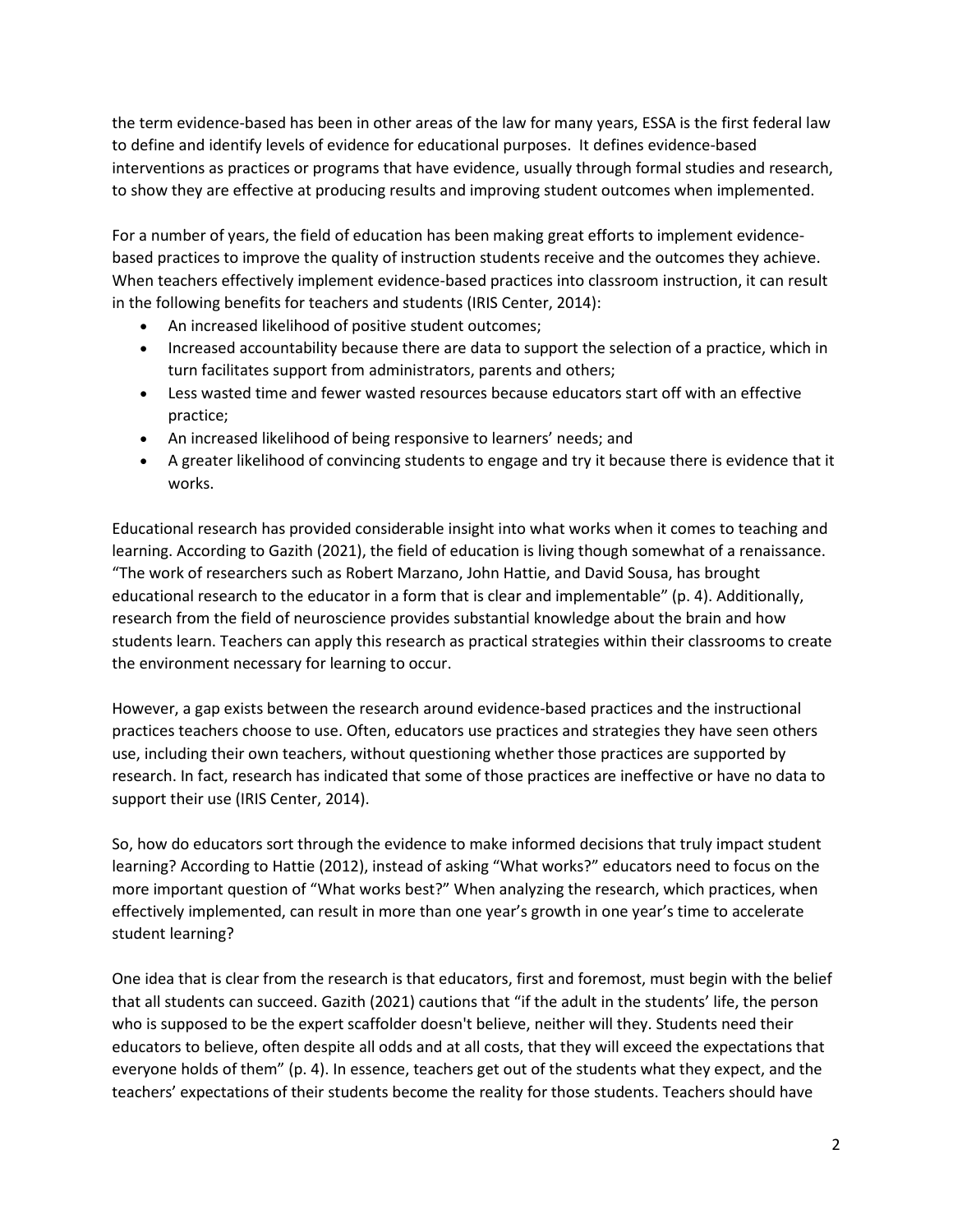expectations that appropriately stretch students but are still within reach for the students (Fisher, et al., 2016).

According to Hattie (2012), the differences between high-effect and low-effect teachers are related to their attitudes and expectations as they make key decisions regarding what to teach and at what level of difficulty, as well as their understanding of learning progressions and the impact of their teaching. "It is some teachers doing some things with a certain attitude or belief system that truly makes the difference" (p. 26). Fisher, et al. (2016), states that at a minimum, quality Tier 1 instruction should include (p. 147):

- Teacher clarity on, and communication about, the learning intentions and success criteria;
- Student ownership of the expectations for learning;
- Positive, humane, growth-producing teacher-student relationships;
- Modeling and direct instruction of content;
- Collaborative learning opportunities on a daily basis;
- Small group learning based on instructional needs rather than perceived ability; and
- Spaced (rather than mass) independent practice and application of content.

# Moving from Research to Classroom Implementation

It is important to note that no single instructional practice or strategy can guarantee that all students will learn for several reasons, including (Marzano, 2017; p. 1):

- Many factors other than the use of instructional practices affect student learning;
- Instructional practices work in concert or sets and should not be thought of as independent interventions; and
- Educators have to use the practices in specific ways to produce positive results.

This is why teaching is both an art and a science. As teachers gain more skill with evidence-based instructional practices, the better the teacher will be able to design and implement lessons that improve student learning (Marzano, 2017). However, even when educators identify evidence-based practices, there is a lot of variation in the effectiveness of these practices. In the book, *Great Teaching by Design* (2021), the authors argue that this variation reflects the different interpretations teachers make when implementing the practices at the classroom level. While choosing an evidence-based practice is the first step, the quality of implementation is critically important.

Simply having knowledge about best practices in teaching and learning does not always mean that people are able to use that knowledge to generate ideas and then transfer those ideas into classroom instruction. Each day, teachers make decisions that have the potential to positively impact student learning. That potential needs to be consistently and reliably transformed into effective implementation. Hattie, et al. (2021), recommends expanding the question of "What works best" to "How do we implement what works best?" They argue that to truly improve student learning outcomes, educators must use their knowledge about what works best in teaching, ensure effective implementation and then monitor the impact of the instruction. Goodman, et al. (2020), found that when teachers and entire school teams became increasingly intentional with evidence-based teaching practices, thinking about why they were using them and how to consistently implement the practices, student engagement and learning increased significantly.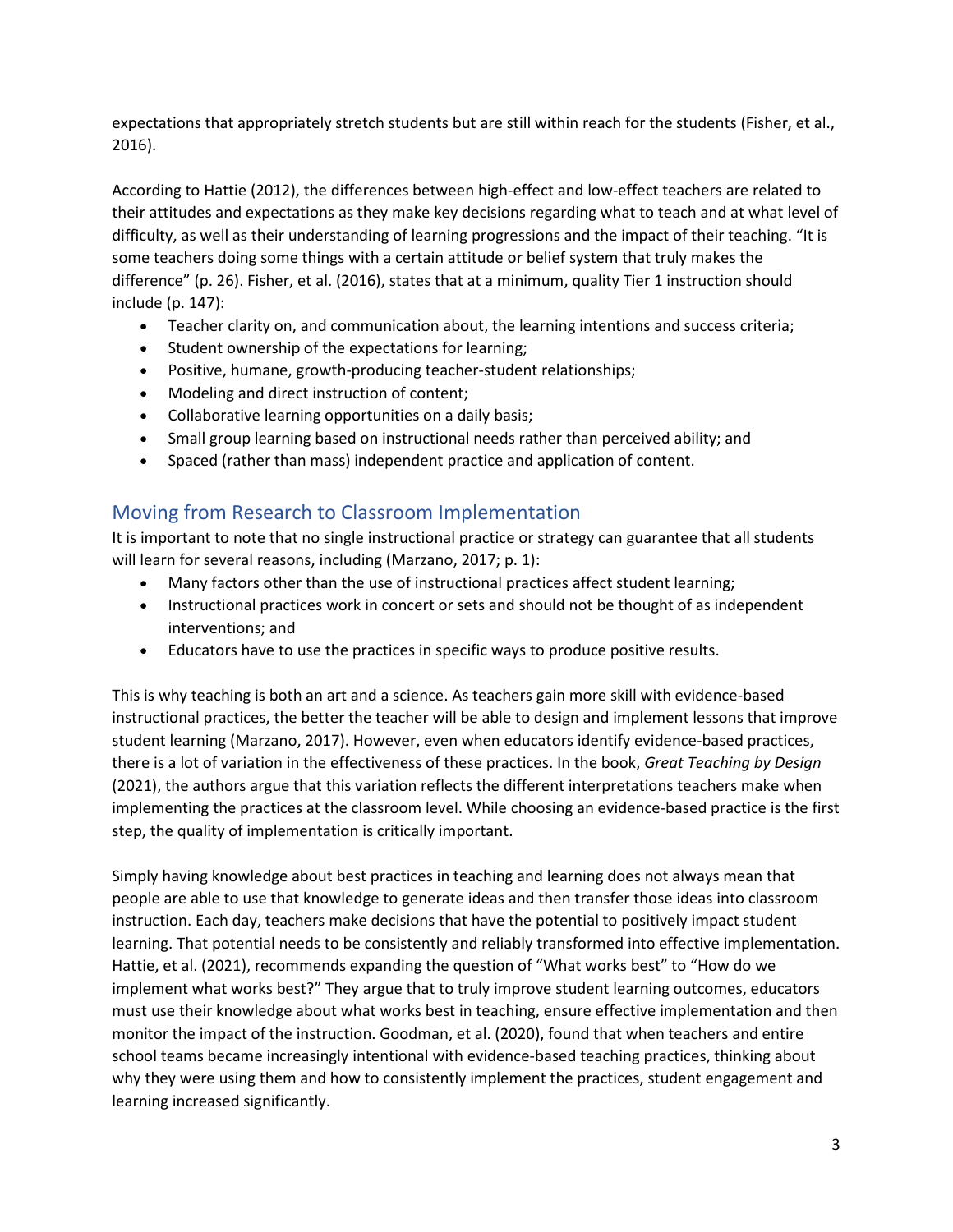To ensure that learning occurs, it is important that educators implement practices at the right time, with the right content, in the right way. Activating prior knowledge, classroom discourse, higher-order questioning and effective feedback all have the potential to impact student learning above and beyond one year's growth in one year's time. However, successful implementation of these strategies determines whether or not that potential is realized through the impact on student learning (Hattie, et al., 2021).

When it comes to utilizing evidence-based practices, it is imperative that educators work to close the gap between potential, intention and implementation. As stated by Hattie, et al. (2021), "Great teaching can be designed, and when it's designed well, students learn more" (p. 9). They suggest when making decisions about teaching and learning, consideration should be given to the following four critical components of evaluative thinking (p. 8):

- Discovering where learners are in their learning journey and where they need to go next in that journey. Where students are in their learning journey represents their learning potential and our teaching potential.
- Planning, designing and implementing learning experiences based on the specific context of the teacher's classroom and learners. This planning must focus on the intentional selection of strategies, approaches and interventions to teaching and learning.
- Using evidence-based approaches to teaching and learning that support learners as they move forward in their learning journey. Not only do educators need to identify these evidence-based approaches, but also they must implement them into their teaching.
- Evaluating the impact of these learning experiences and making decisions based on that impact.

# Importance of Intentional Planning

An important step in closing the gap between research and effective classroom implementation is intentional planning on the part of the teacher. In order for educators to gain maximum benefit from evidence-based practices, they must be mindful of and purposeful in their planning every time they enter the classroom. According to Gazith (2021), teachers should consistently ask themselves questions, such as  $(p. 6)$ :

- How is the student's behavior a sign of unmet need(s)? How can I respond to students' needs so that they don't misbehave to have their needs met?
- What is my goal for my students in today's lesson? What do I want my students to be able to do by the end of the lesson?
- What is the most effective way to teach them so that they learn?
- What is the purpose of this information? How do I share this purpose with my students so that learning is meaningful for them?
- How do I leave my voice behind for my students so that they can use that voice to guide them so that they will eventually become successful, independent learners?

Intentional planning begins with having the end in mind. Teachers should know from the outset of the unit or lesson what they expect students to learn and how they will assess or measure that learning (Fisher & Frey, 2015; McTighe & Wilis, 2019). This provides a blueprint that guides teachers' construction of the curriculum, the aligned assessments and the necessary learning experiences for students to reach the final destination. Backward design encourages teachers to think like an evaluator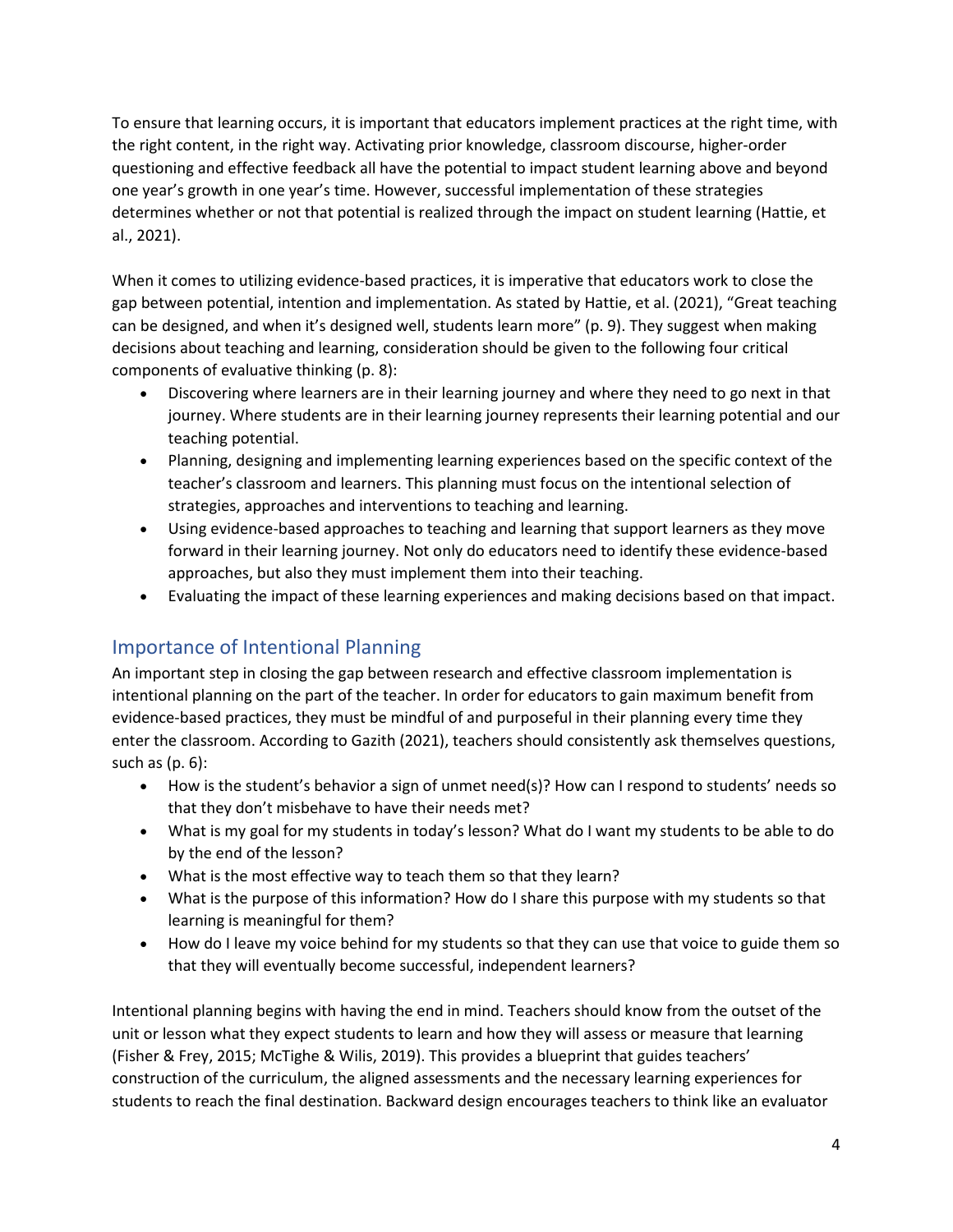before planning the learning experiences to strengthen alignment between assessment and classroom instruction (McTighe & Willis, 2019).

It is important to remember that learning is a process, not an event. There are three stages in the learning process that moves students from a novice new to the learning goals to an expert who can apply the goals in multiple, authentic contexts. The stages include (1) **surface learning,** (2) **deep learning** and (3) **transfer**. All three stages are important components and necessary for teaching and learning to be effective. Table 4.1 provides a description of each stage in the learning process and examples of possible evidence-based practices that can support learners in each phase (Hattie, et al., 2017; Fisher, et al., 2016).

| <b>Stage of</b><br><b>Learning</b> | <b>Description</b>                                                                                                                                                                                                                                                                                                                                                                                                          | Possible practices to support<br><b>learners</b>                                                                                                                                                        |
|------------------------------------|-----------------------------------------------------------------------------------------------------------------------------------------------------------------------------------------------------------------------------------------------------------------------------------------------------------------------------------------------------------------------------------------------------------------------------|---------------------------------------------------------------------------------------------------------------------------------------------------------------------------------------------------------|
| <b>Surface</b><br><b>Learning</b>  | • Occurs when students are exposed to new concepts,<br>skills and strategies<br>Does not mean superficial learning<br>• Provides a foundation on which to build as students<br>are asked to think more deeply                                                                                                                                                                                                               | • Activating and leveraging<br>prior knowledge<br><b>Explicit instruction</b><br>$\bullet$<br>Note-taking<br>$\bullet$<br>Summarizing<br>$\bullet$<br>Mnemonics                                         |
| <b>Deep</b><br>Learning            | Occurs when students consolidate their<br>$\bullet$<br>understanding as they apply and extend some<br>surface learning knowledge to support deeper<br>conceptual understanding<br>Will often take up more instructional time and can<br>only be accomplished when students have the<br>requisite knowledge to go deeper<br>• Must be supplemented by scaffolding to ensure the<br>different needs of students are being met | Concept-mapping<br>$\bullet$<br>Classroom discussion<br>$\bullet$<br>Questioning<br>$\bullet$<br>• Collaborative learning<br>Metacognitive strategies<br>$\bullet$<br>• Receiving effective<br>feedback |
| <b>Transfer</b>                    | • Occurs when students take their consolidated<br>knowledge and skills and apply them to new<br>scenarios and different contexts<br>• Also a time when students are able to think<br>metacognitively, reflecting on their own learning and<br>understanding                                                                                                                                                                 | • Collaborative learning<br>Questioning<br>$\bullet$<br><b>Extended writing</b><br>$\bullet$<br>Discerning similarities and<br>differences                                                              |

Table 4.1 Stages of Learning

When planning a lesson, series of lessons or a unit, the practices teachers use and when they use them are equally important when it comes to instruction having an impact on learning. It is not a matter of all surface or all deep; it is a matter of being clear when surface and when deep is truly required as students progress toward the intended learning outcomes (Fisher, et al., 2016). Practices that facilitate students' surface-level learning do not necessarily work equally well for deep learning, and vice versa.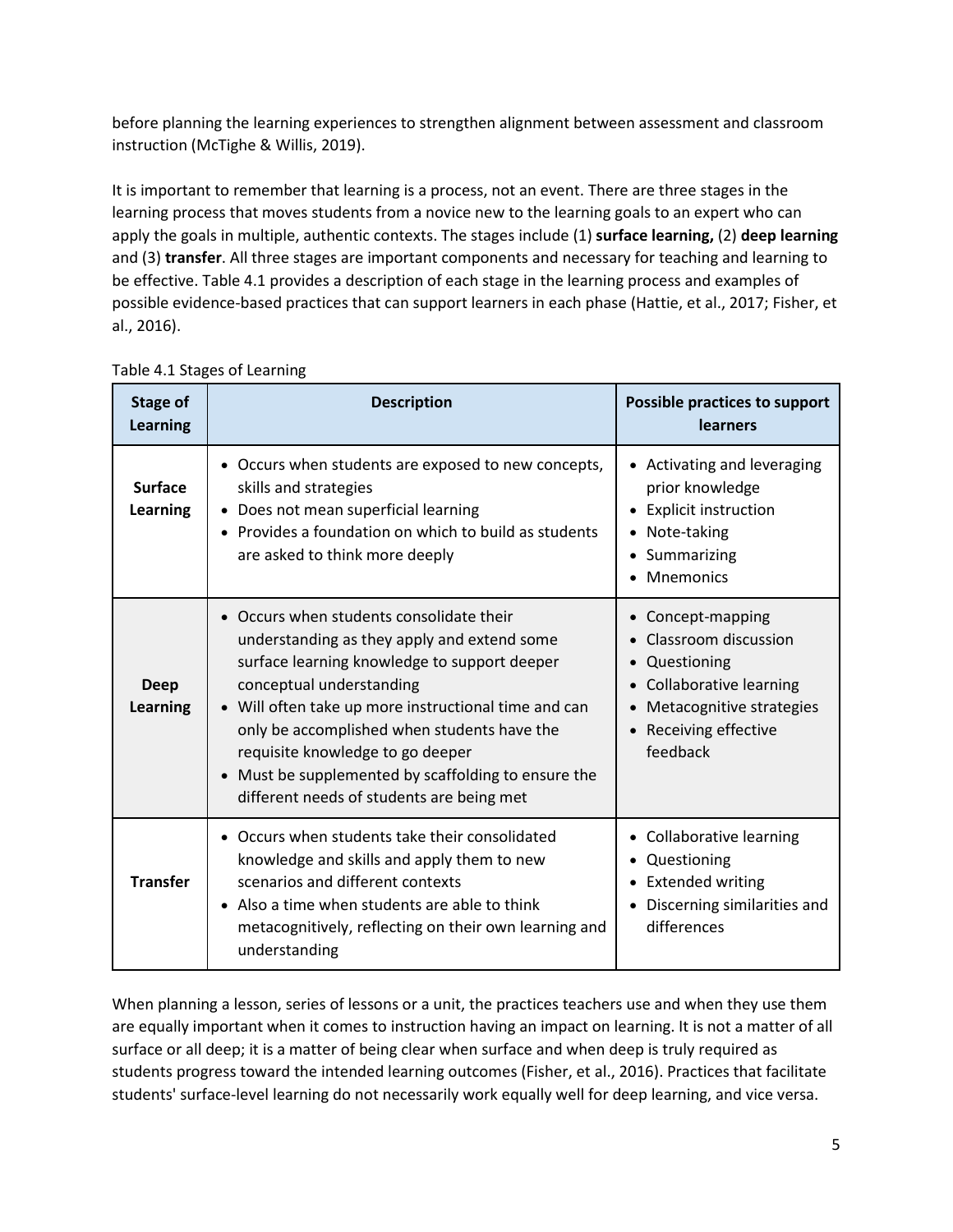Matching the right approach with the appropriate phase of learning is critical to support students' understanding of the content (Hattie, et al., 2017).

The gradual release of responsibility (GRR) framework can support students as they progress through the three phases of learning. This framework purposefully shifts the cognitive load from teacher-asmodel to joint responsibility of teacher and learner, to independent practice and application by the learner. The four main components of gradual release, as shown in Figure 4.2, include (1) **focused instruction**, (2) **guided instruction**, (3) **collaborative learning** and (4) **independent learning**. Table 4.3 provides an overview of the major characteristics of each component (Fisher & Frey, 2014).





|  |  | Table 4.3 Components of Gradual Release of Responsibility (GRR) Framework |  |
|--|--|---------------------------------------------------------------------------|--|
|  |  |                                                                           |  |

| <b>GRR Component</b>                 | <b>Characteristics</b>                                                                                                                                                                                                                                                                                                                                                                    |  |  |  |
|--------------------------------------|-------------------------------------------------------------------------------------------------------------------------------------------------------------------------------------------------------------------------------------------------------------------------------------------------------------------------------------------------------------------------------------------|--|--|--|
| <b>Focused</b><br><b>Instruction</b> | • Teacher establishes the purpose based on the standards and communicates<br>the purpose to students through learning goals and success criteria.<br>• Teacher models thinking, demonstrates skills and notices student thinking in<br>relation to the intended learning outcomes.<br>• This is also a time for direct or explicit instruction.                                           |  |  |  |
| Guided<br><b>Instruction</b>         | • Point where the cognitive load begins to shift to the students.<br>• Teacher focuses on scaffolding students' developing skill or knowledge through<br>questioning, prompting and cueing.<br>• Most effective with small groups that are formed based on instructional needs,<br>and groupings change frequently due to ongoing formative assessment.<br>• Ideal time to differentiate. |  |  |  |
| Collaborative<br><b>Learning</b>     | • Students work together and use academic language to consolidate and apply<br>their understanding of the content.<br>• Students are primarily responsible for their learning while teacher observes<br>and provides support when needed.<br>• Tasks should ensure both individual and group accountability.                                                                              |  |  |  |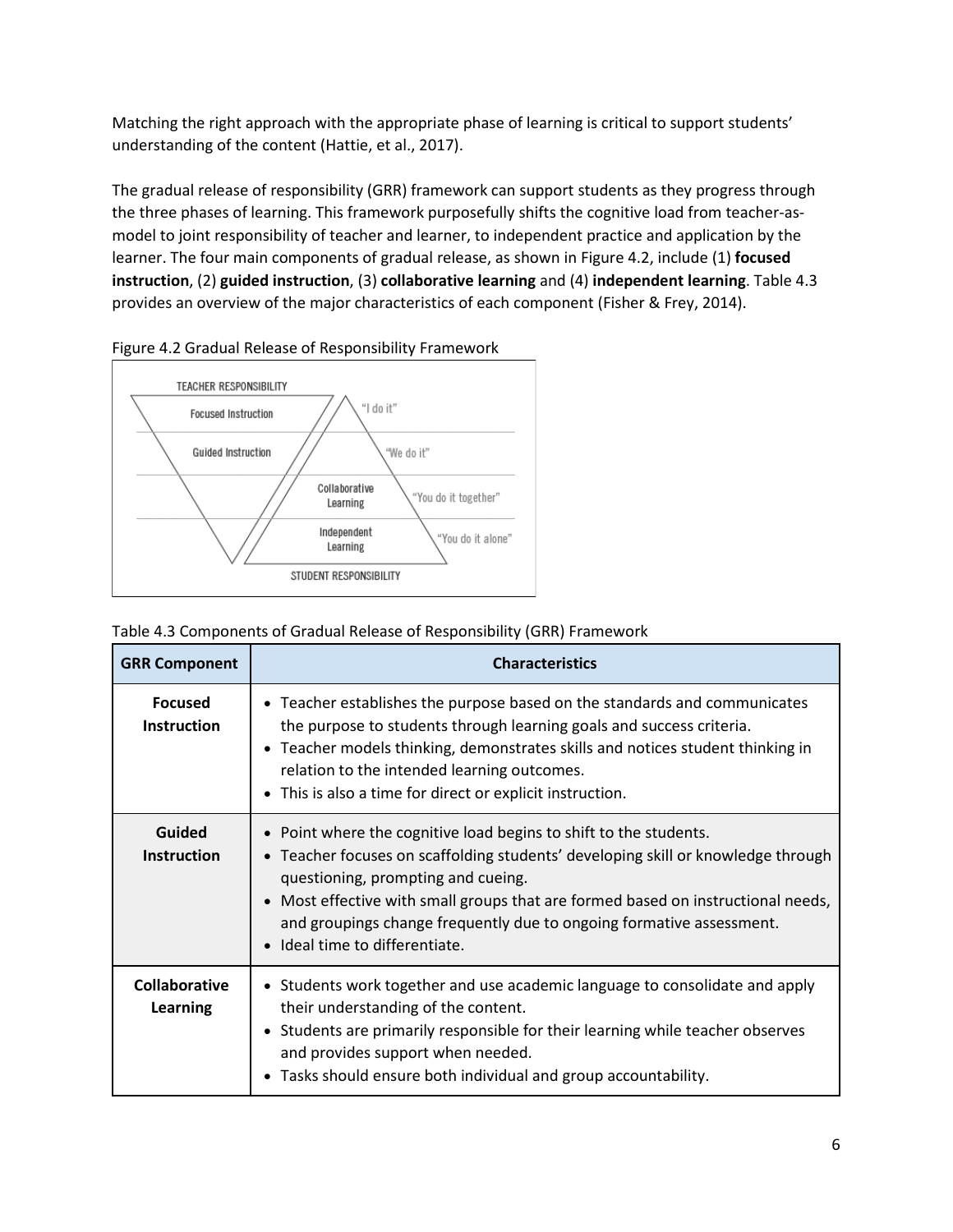| <b>GRR Component</b>    | <b>Characteristics</b>                                                                                                                                                                                                                                                                                                                                                                                                                                                                                                                    |
|-------------------------|-------------------------------------------------------------------------------------------------------------------------------------------------------------------------------------------------------------------------------------------------------------------------------------------------------------------------------------------------------------------------------------------------------------------------------------------------------------------------------------------------------------------------------------------|
|                         | • Teacher observes, confers with students, gathers formative data to inform<br>instruction and provides students with feedback on their learning.                                                                                                                                                                                                                                                                                                                                                                                         |
| Independent<br>Learning | • Students are engaged in tasks that require them to apply what they have<br>learned on their own.<br>• Students use feedback from teachers, peers and themselves to make decisions<br>regarding time and resource allocation and to help resolve problems when<br>they are stuck.<br>• Focuses on building students' metacognitive and self-regulation skills.<br>• Teacher notices ongoing performance and provides feedback that helps<br>students identify the gap between their current state and the intended<br>learning outcomes. |

According to Fisher and Frey (2014), all four components of the gradual release model are important and necessary for deep learning to occur, for students to think critically and creatively and be able to transfer their learning to new situations. The GRR Framework is recursive and not meant to be linear. Teachers "must plan to intentionally vary the instructional arrangements to promote interaction with the teacher, with the content, and of students with one another" (Fisher & Frey, 2015; p. 6). Based on the learning outcomes of a lesson or series of lessons, teachers may choose to begin with any component of the framework. Students move back and forth between each of the components as they progress toward the learning expectations.

# Determining Impact

Teachers need to use evidence-based practices to ensure that students learn, but Frey, et al. (2018), argue that too much of the conversation is focused on what teachers are doing rather than on the learning of the student. Teaching must always be considered in terms of its impact on student learning. Teachers need to view student learning as feedback about the effectiveness of their instruction, and they should never hold an instructional practice in higher esteem than their students' learning. After teachers implement *what works best*, they must gather evidence to know with confidence that their *implementation of what works best* resulted in student learning (Fisher, et al., 2021).

The only way to determine if students have learned what has been taught and to determine the effectiveness of the instructional practices is through assessment. Assessments can be formal or informal and summative or formative. Assessing learning requires collecting evidence of student learning throughout each lesson and then acting on that evidence. Teachers need to know which instructional practices are working or not working, and they need to be prepared to adapt their instruction to each student's situation, context and prior learning (Hattie, 2012). Fisher and Frey (2015) state that "acting on the data they collect is a sign of strength, not weakness, in teaching. Highperformance learning environments are data driven and student centered" (p. 11).

As a part of the formative assessment process, individual teachers gather evidence minute-by-minute and day-by-day to determine what is working and to adjust instruction based on student needs. In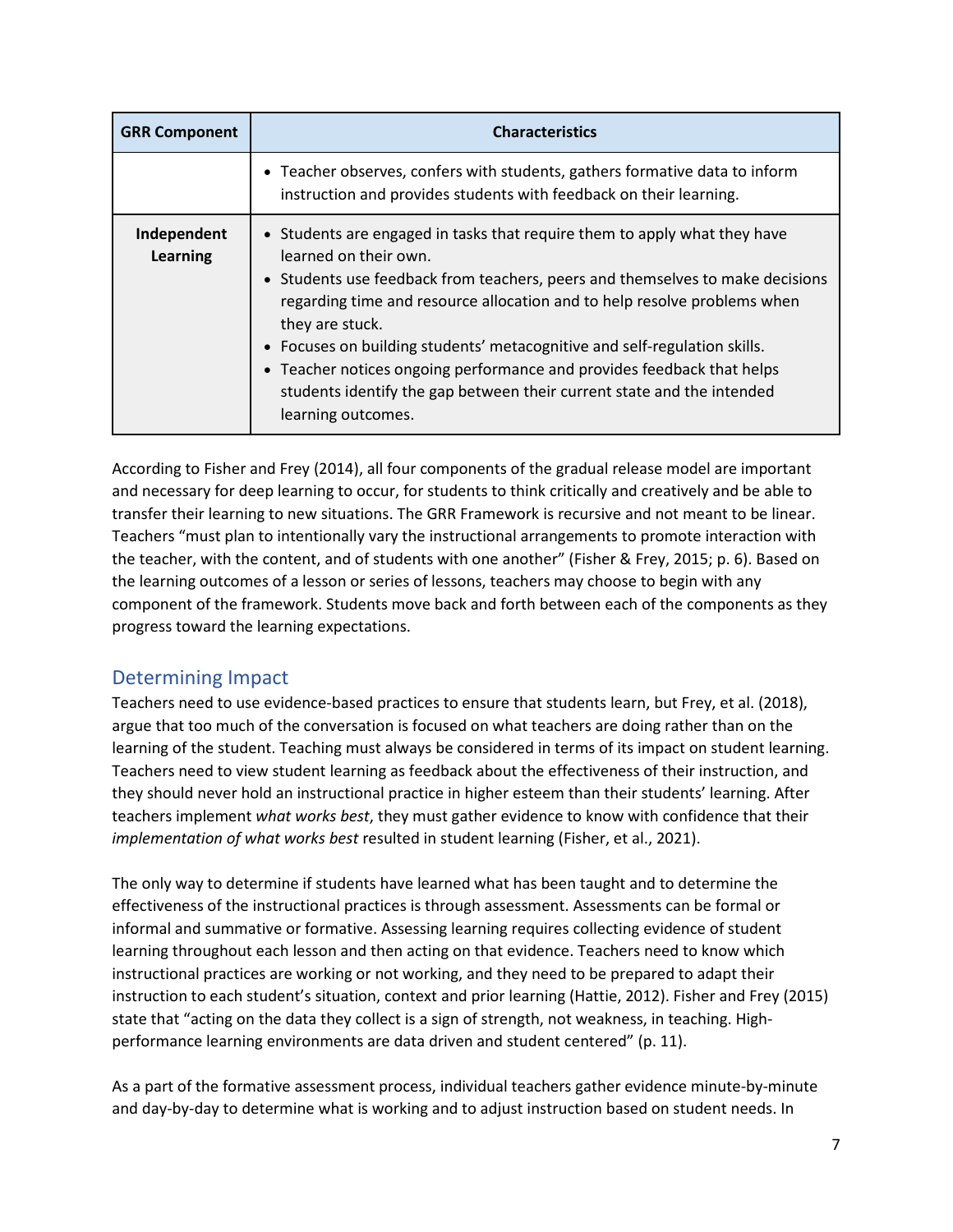addition, teachers need to meet to discuss and evaluate their teaching in light of the evidence gathered through the use of common formative assessments making the effect of their teaching visible to themselves and to their colleagues (Hattie, 2012). These types of conversations are part of the ongoing work of a professional learning community (PLC) and help to develop both the individual and collective capacity of its members. Through these collaborative conversations, the team focuses on addressing questions such as:

- What instructional practices worked well?
- How were the practices implemented in each classroom? What changes need to be made to improve the implementation of these practices?
- What instructional strategy or practice failed to produce results for the whole group as well the subgroups? What might be possible reasons for these results?
- Based on the evidence, what are some areas of professional learning that could support the team in effectively identifying and implementing instructional practices to improve student learning?

According to Fisher, et al. (2021) to create truly equitable learning environments, every teacher must maximize his or her impact on every student in the school, and educators must focus on making a difference together. "The greatest impact on student learning comes from leveraging individual efficacy, or expectations of success, into a collective whole" (p. 28). This requires that educators across a school or district have a shared language of teaching and learning that includes understanding of instructional practices that have the greatest potential to impact student outcomes and the decision-making process of when to use those strategies. Then, educators need to channel that knowledge into a shared language for effective implementation.

While there are many practices that have the potential to support student learning, this series will examine the following six evidence-based instructional practices:

- Community and Relationship Building
- Clear Learning Goals
- Explicit Teaching and Modeling
- Questioning
- Discussion
- Feedback